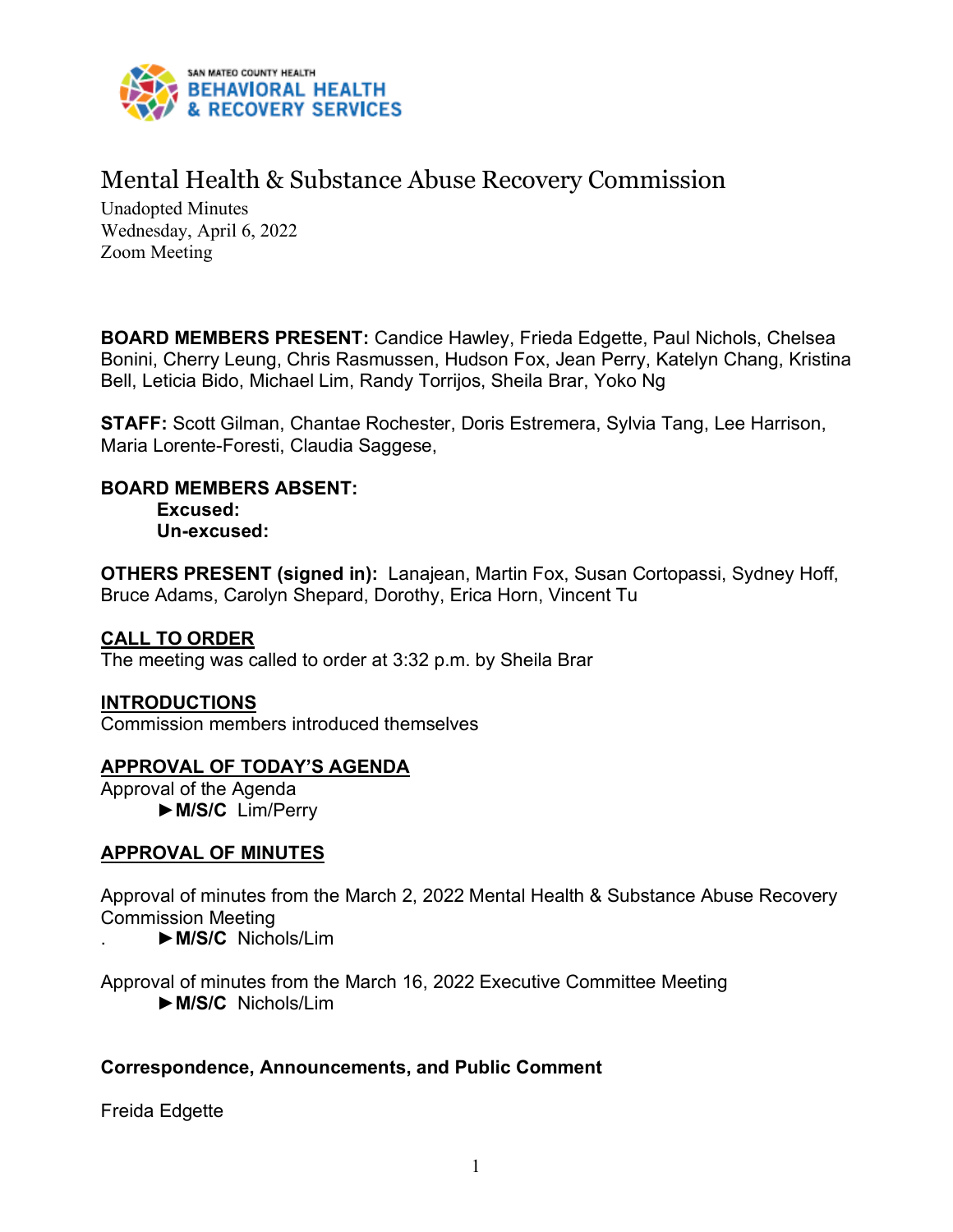Sunday, April 10 is the deadline to apply for the Youth Action Board. The link is in the chat.

The Youth Leadership Institute (YLI) is launching a new Mental Health App. The launch party is 4-4:30 and it's free for all people who live, work, and go to school in San Mateo County. It will be free through February 2023. I'll drop the link in the chat.

#### Candice Hawley

I understand that Serenity House has been closed and it is my understanding that it will be reopening. People with lived experience, peer partners, be included in the effort to reopen. There should be some involvement of peers and people with lived experience.

#### Erica Horn, California Clubhouse

This month marks our seven-year anniversary as an organization in San Mateo County. We are planning a birthday celebration during mental health awareness month in May. We will send information with the exact date.

We are increasing our in-person services and programs but still maintaining the virtual services. In the next couple of months, we'll be going five days a week in person, but right now we're at three days a week in person and then five days virtual. We're starting the first phase of doing our meal program again. We'll be serving meals that are prepared in the clubhouse again and we're doing that hopefully mid to end of April. In addition to that we are continuing our work on unit development.

Our peer recovery collaborative continues to meet monthly. We are excited about the work we are doing on reopening of organizations and expanding our programs and services but also ways to collaborate on other activities.

Michael Lim Question for Erica. Since I am the member at large I would like to keep in touch with what the peer collaborative is doing, and I was wondering if it would be kosher to sit it on meetings?

#### **STANDING COMMITTEES**

- **A. Committee for Children & Youth Reported by Katelyn Chang and Hudson Fox** Next meeting will be held on April 20, 2022 at 4:00 p.m. Via Teams
- **B. Committee for Adults Reported by Yoko Ng** Next meeting will be held on April 20, 2022 at 10:30 a.m. Via Teams
- **C. Committee for Older Adults Reported by Jean Perry** The next meeting will be held on April 6, 2022, at 10:30 a.m. Via Teams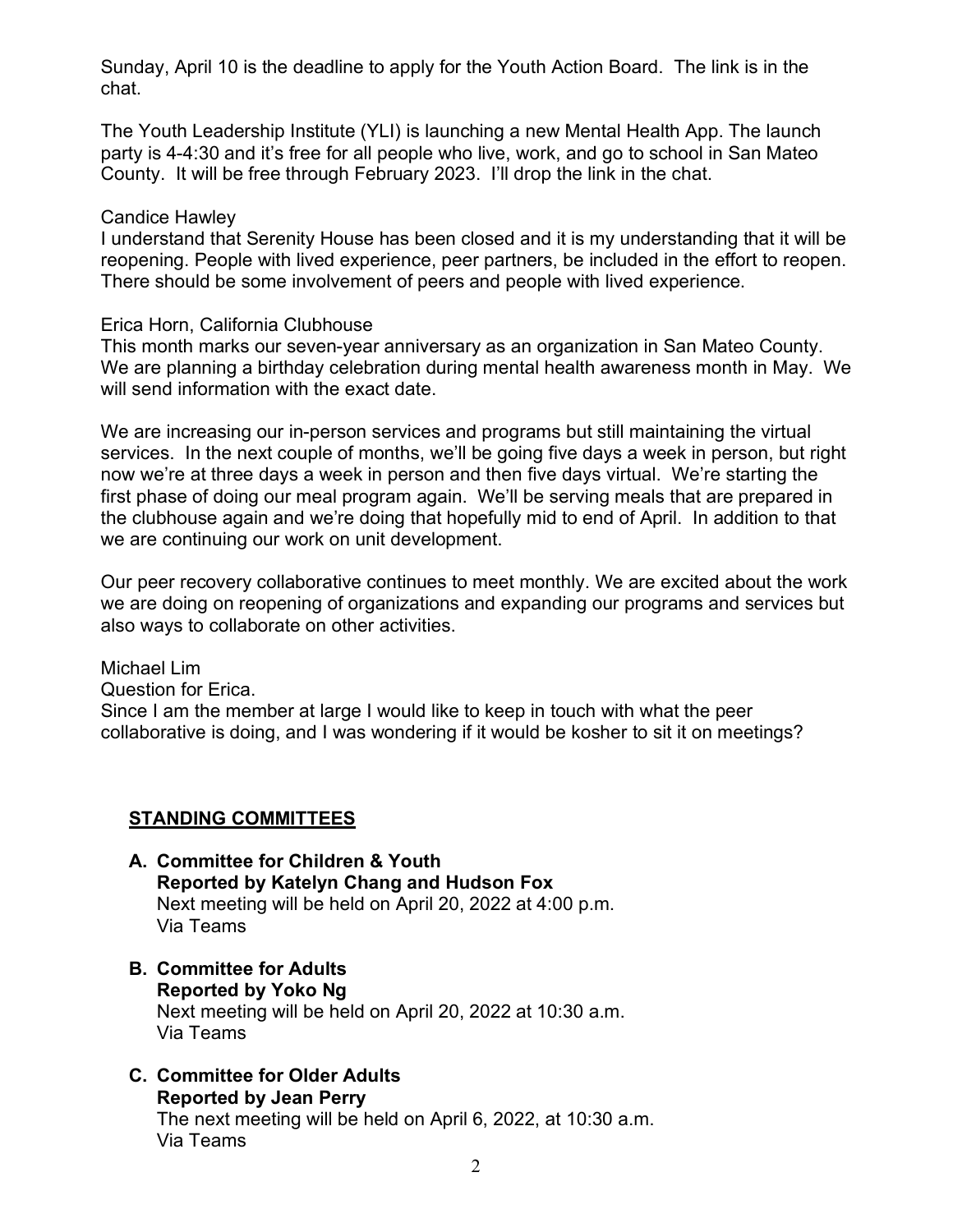#### **D. Mental Health Services Act Steering Committee Reported by Leticia Bido and Jean Perry** The next meeting will be held on May 3, 2022 at 3:00 p.m. Via Zoom

Public Comment

#### Carolyn Shepard

I want to thank the MHSA Steering Committee and Doris and the two task teams. I thought those tasks teams came out with some strong recommendations, I represent a group of parents and families and we formed a group called Solutions for Supportive Homes and after I submitted our comment twice, I had two more parents asked to sign on so that was a total of 23, which I think is significant because they were really generated by our own email list so it represents a lot of people, the majority are taking care of their adult children who have mental health challenges. On a personal level as I get older, I am finding myself feeling more tired and wondering how long I can keep up with the level of support that I am providing for my son. I also know that for him going from mom to a service provider is not going to be easy and so that transition time is important, we don't want to wait until people are on their deathbed. I asked him to be included in supportive housing plans and that families can receive services and communication and be able to participate in their adult children's plans with providers that set goals and assessments of their needs.

# **Director's Report**

Reported by Scott Gilman, Director

Please see the [latest issue](https://www.smchealth.org/sites/main/files/file-attachments/directors_update_apr_2022.pdf?1648770726) of the BHRS *Director's Update*.

Topics include:

- Youth Stabilization, Opportunity, and Support (S.O.S.) Team Launches
- California Advancing and Innovating Medi-Cal (CalAIM)
- Older Adults Transition from ACE County to Medi-Cal
- Congratulations Shirley Chu, Crisis, Outreach, and Engagement Services Manager; Sitike Counseling Center
- BHRS Contractors' Association of San Mateo County

Find past issues [here.](https://www.smchealth.org/bhrs/directors-update)

Serenity House

- The previous provider gave us 30-day notice that they would no longer provide services
- We are working to get a contract in place for the new provider
- The new provider is supportive of peer support services
- It's in the hands of the attorneys and licensing to get it up and running

COLA Increase

• We are moving forward with a 3% cola increase for our providers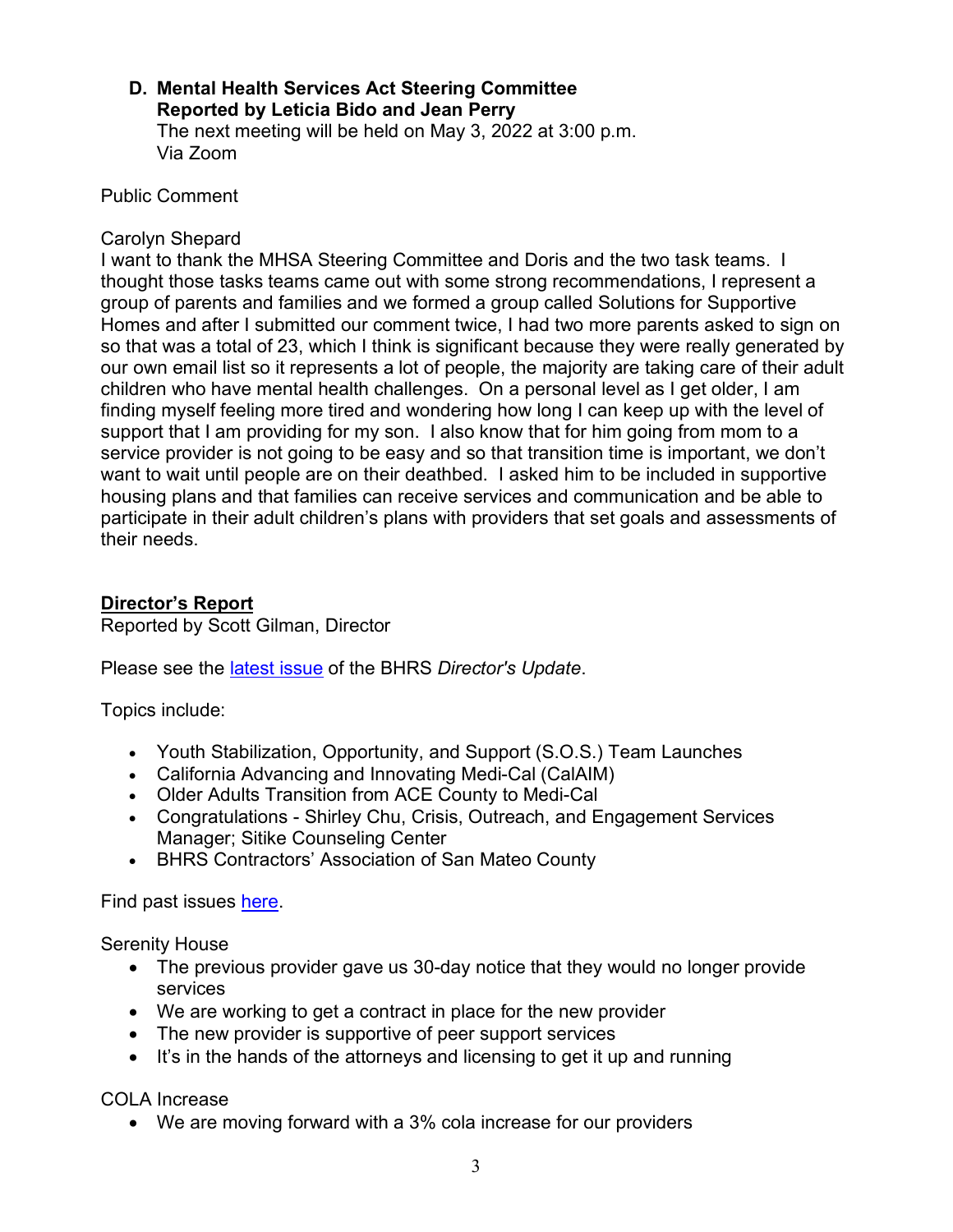- We were able to commit to two years (this year and next year) with 3% increases
- Providers can apply for increases to their contracts
	- $\circ$  They can apply for up to \$100,00
- Our teams will be reviewing the applications
- We hope to notify providers by April 15

# Public Comment

### Jean Perry

Could you give us an update on the applications for grants for behavioral health infrastructure funding? I understand the urgency of getting another provider in to support Serenity House, but could you talk about what we're doing to fill the gap between taking someone to PES and incarcerating them after a crisis response, some people can be taken to a place to support substance use but basically there isn't a lot in between. We need a more overarching kind of place, no wrong door is you're having a crisis, you can come here and get connected to services.

A: The original design of Serenity House was to be that alternative to going into the hospital and including the police. It was to be a diversion from the hospital, not necessarily a step-down unit. We want it to operate the way it was intended; we need that level of care.

In terms of the capital improvement programs, we have different consultants working on different parts of that for us. Judy Davila is helping to get things in place on multiple rounds of funding that are coming. We are looking at funding a variety of projects, we have a proposal from Carolyn Shephard's group we are looking at and trying to figure out where there's shovel ready projects that we can move forward. The good news is that the county made a commitment to ending homelessness so there's other buckets of money as well as the grant to help develop supportive housing, I'm hoping we get a whole variety of options have supported permanent living for our population.

# Candice Hawley

You said the provider who will run Serenity House is in favor of peer support workers, but will it be up to them whether they hire them or not? Is there anyone pushing for the hiring of peer support workers, encouraging them to hire peer support workers? Are we leaving it willy nilly and they do what they want? If we end up with a peer support worker fine and if we don't that's okay? How does that work?

A: In California the use of peer support workers is willy nilly. We're working towards making it legitimate, huge progress has been made this year with standardizing the training and the certifications so that peers can be incorporated appropriately in all areas of our programs. Not only do we need to incorporate peers, but we need to ensure that they are supported. We need to make that happen this year. We must prepare the organization so that staff know how to appropriately include peers in the multi-disciplinary treatment process.

# Michael Lim

Being able to apply for medi-cal is going to be changing come July 1, with the relaxing of restrictions, I would think that we can safely assume that there's going to be an increase of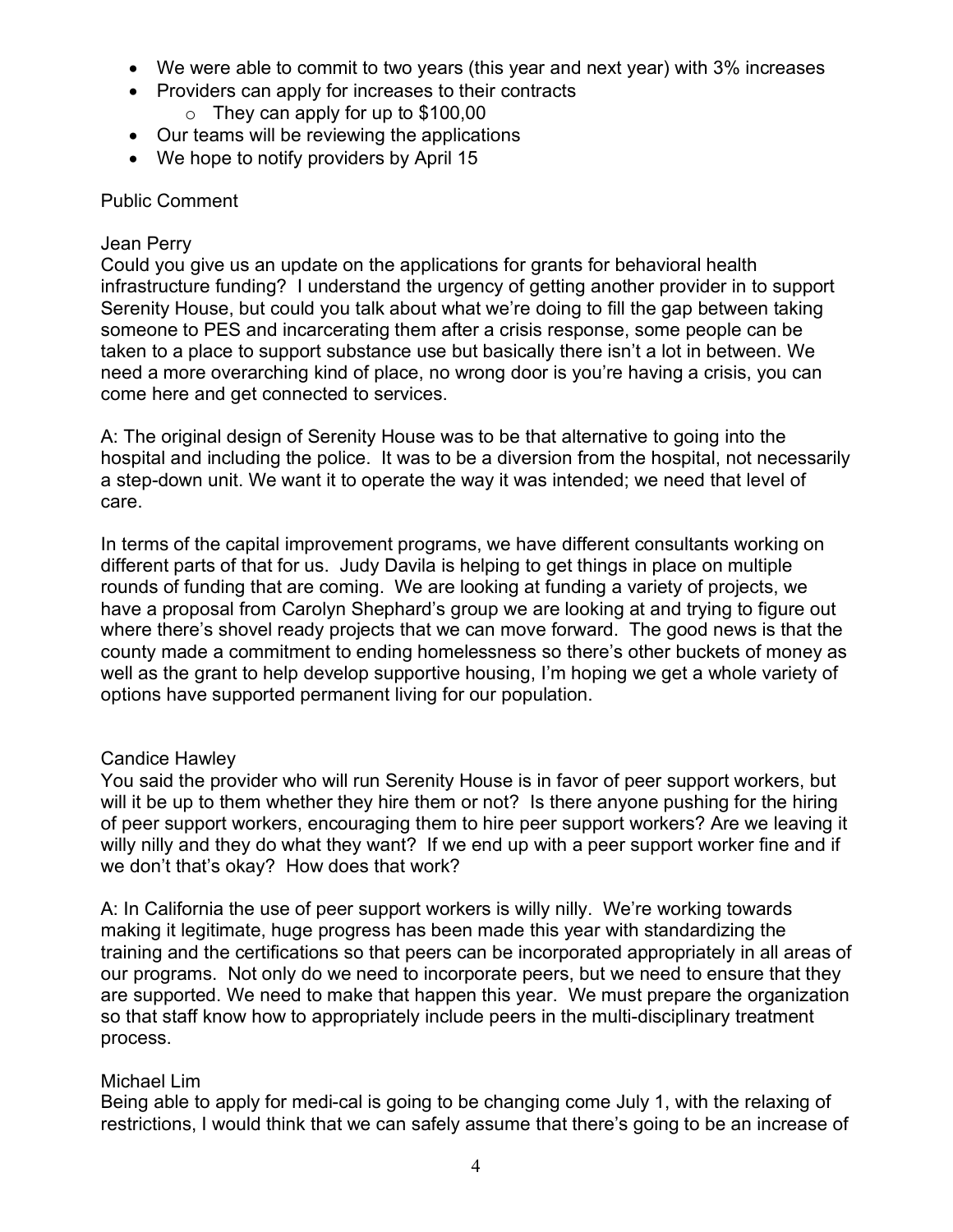people covered under medi-cal and I was wondering if there were any projections done in terms of the numbers that we are going to servicing? For BHRS with the staff shortage, the great resignation that is happening throughout the country it is such a challenge to hire new staff in the service/clinical sector but also to retrain them and I was wondering if you could speak a little bit more to those challenges and maybe some of the figures that you are tracking.

A: In terms of the Cal Aim in the projections, I don't know those numbers off the top of my head, but Health Plan of San Mateo (HPSM) did that for us because folks who don't have medi-cal right now are covered under the county's benefit aces and so we're anticipating that there'll be a shift of individuals from insurance to medi-cal. I'm not sure that we will see a huge influx of people with serious mental illness that aren't currently covered. It is really on the mild to moderate side that we think we're going to see some bigger increases.

# Sylvia Tang

We are less than a month away from mental health awareness month. We could really use your help spreading the word, sharing the flyer, and using the hashtag. I will put the flyer in the chat. We have a lot of events scheduled for the month and we would like to have good participation. Some events will be in person, there will be a social media campaign and then they'll be advocacy days where folks will come to the commission meeting or the board meeting to share their public comments. If you have questions, feel free to let me know.

Question from the chat: Will Telecare resume having groups?

A: Providers are allowed and should be resuming groups.

# **Liaison, Task Force and Ad Hoc Committees**

# **Suicide Prevention Committee Reported by Yoko Ng**

Topics Discussed:

- Priorities for 2022
- Network Partnership Workgroup discussed the idea of a peer led suicide attempt survival group
- Resource dissemination work featuring the 988-marketing interest
- Mental Health Awareness Month

The next Suicide Prevention Meeting is Tuesday, May 3. Molly Henricks will present on School Suicide Prevention.

# **Old Business**

*Action Item: Vote to close 30-day Public Comment Period for the FY2022-23 Mental Health Services Act (MHSA) Annual Update for Program and Expenditures.*

►**M/S/C** Rasmussen/Hawley, passed unanimously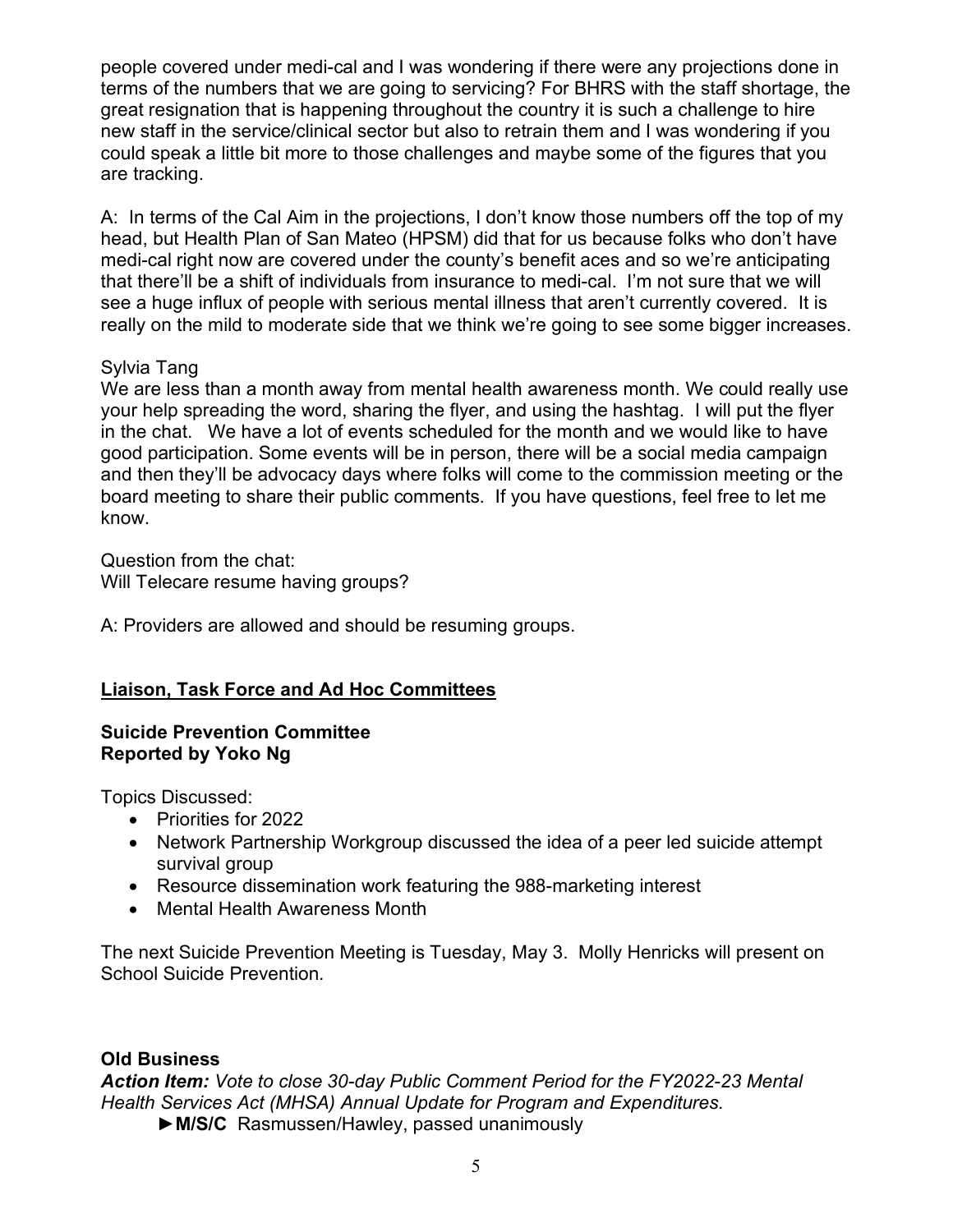#### Public Comment Michael Lim

I want to add to the comment that was submitted by Solutions for Supportive Housing and that is the tracking. When the county tracks the number of homeless individuals, they don't track the ones that could imminently become part of the count, those who are housing insecure. Once the parents pass away you know they will have no one to take care of them. How would we go about doing something like that? How would we go about passing those kinds of requests to the Board of Supervisors (BOS), or to the department that tracks those numbers so that we can track them, my concern is that whatever we don't track we can't manage.

A: The problem is with the question. We should ask how do you track people who are living with their parents who are at risk of homelessness? What does that mean and how do we get that data? It's an important point because we know that population is growing and we must try to figure this out, right now we don't have an answer.

# Candice Hawley

Can't providers help with that information? If I'm a provider I'm going to know if my patient has support and I'm going to know how fragile or strong that support might be. That's one way to get that information directly from the providers.

A: It's a good idea, I think we must put some thought into it and how we could make that work.

#### Martin Fox

The people that collect that type of data are the people that get referrals from me. I tell the parents of adult children with serious mental illness, who are living with them to set up an estate plan that deals with all their issues and one of the issues that inevitably arises is how do I take care of my kid? You have a county bar association that has a population of lawyers that deals with these kinds of issues, all the time, because they must make decisions based on the assets that the parents do have available and fix things as best, they can for parents that don't. If you want numbers, I'm pretty sure you can get them by appealing to the bar associations estate planning section. You might also contact the San Mateo County Public Law Library, which does a lot of work in this area as well.

#### **New Business**

Tony Hoffman Nominations are being accepted. The deadline to submit a nomination is Tuesday, April 19, 2022.

#### **Presentation**

Care Court A New Framework for Community Assistance, Recovery & Empowerment Presented by Scott Gilman, Director Behavioral Health & Recovery Services

Please see attached presentation.

Public Comment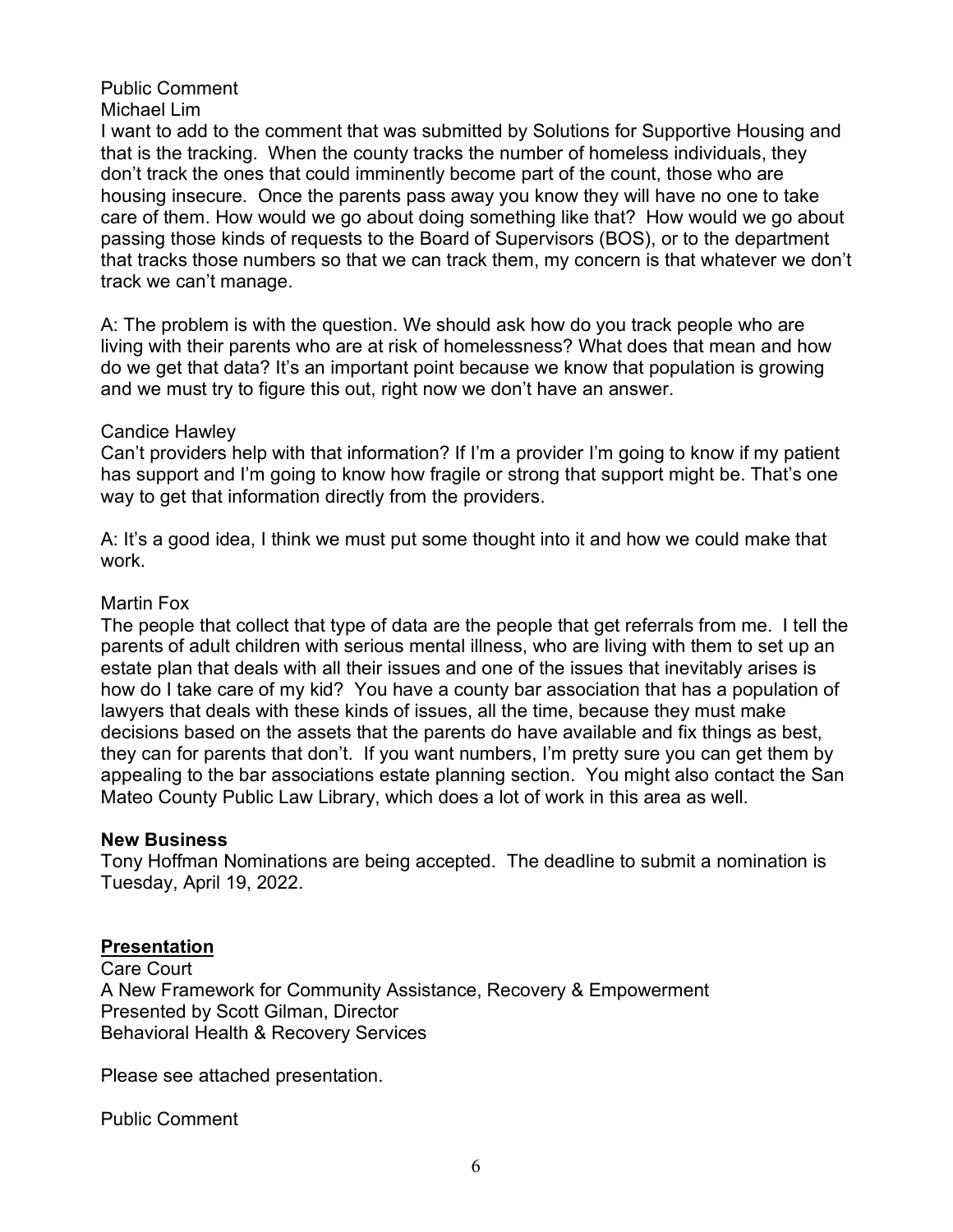Candice Hawley

What are the points of evaluation? How do we know how things are going? How do you determine if it's successful or not successful? What does that depend on?

A: Staff will be doing evaluations for the court and court staff will be case managers following the person. If the person isn't doing well, then the case manager would be responsible for communicating with the Court and then the private defender would come in.

#### Chelsea Bonini

Given that this discussion involves the public defender and in San Mateo County we don't have a public defender, we have a private defender's office, has that been considered? How will that be dealt with locally?

A: Lia McGuire, Chief Private Defender at the Private Defenders Office, it would be their responsibility. We've been having discussions with the Court; we really want to do this in a coordinated way. We have the Diversion Courts; we have a good system that we can build on instead of trying to build a whole different civil process.

Lanajean

How does somebody end up in Care Court?

A: They would have to be homeless; they would have to have some symptoms of psychosis and the family member would be petitioning the Court, how that will work locally we don't know.

#### Carolyn Shepard

Some of our parents have raised the question, what services will be provided? There are a variety of services that people need, has that been decided?

A: We don't know. I'm assuming it would be the full array of services that they're eligible for, we would have to do that anyway whether they are or are not in the program. To be determined.

| <b>Meeting Adjourned:</b>                | The meeting was adjourned at 5:07 p.m. by<br>Sheila Brar         |
|------------------------------------------|------------------------------------------------------------------|
| <b>Next MHSARC Meeting:</b>              | May 4, 2022 from <b>3:30-5:00 p.m.</b><br><b>Virtual Meeting</b> |
| <b>Next Executive Committee Meeting:</b> | Wednesday, May 18, 2022 at 3:00 p.m.<br><b>Virtual Meeting</b>   |